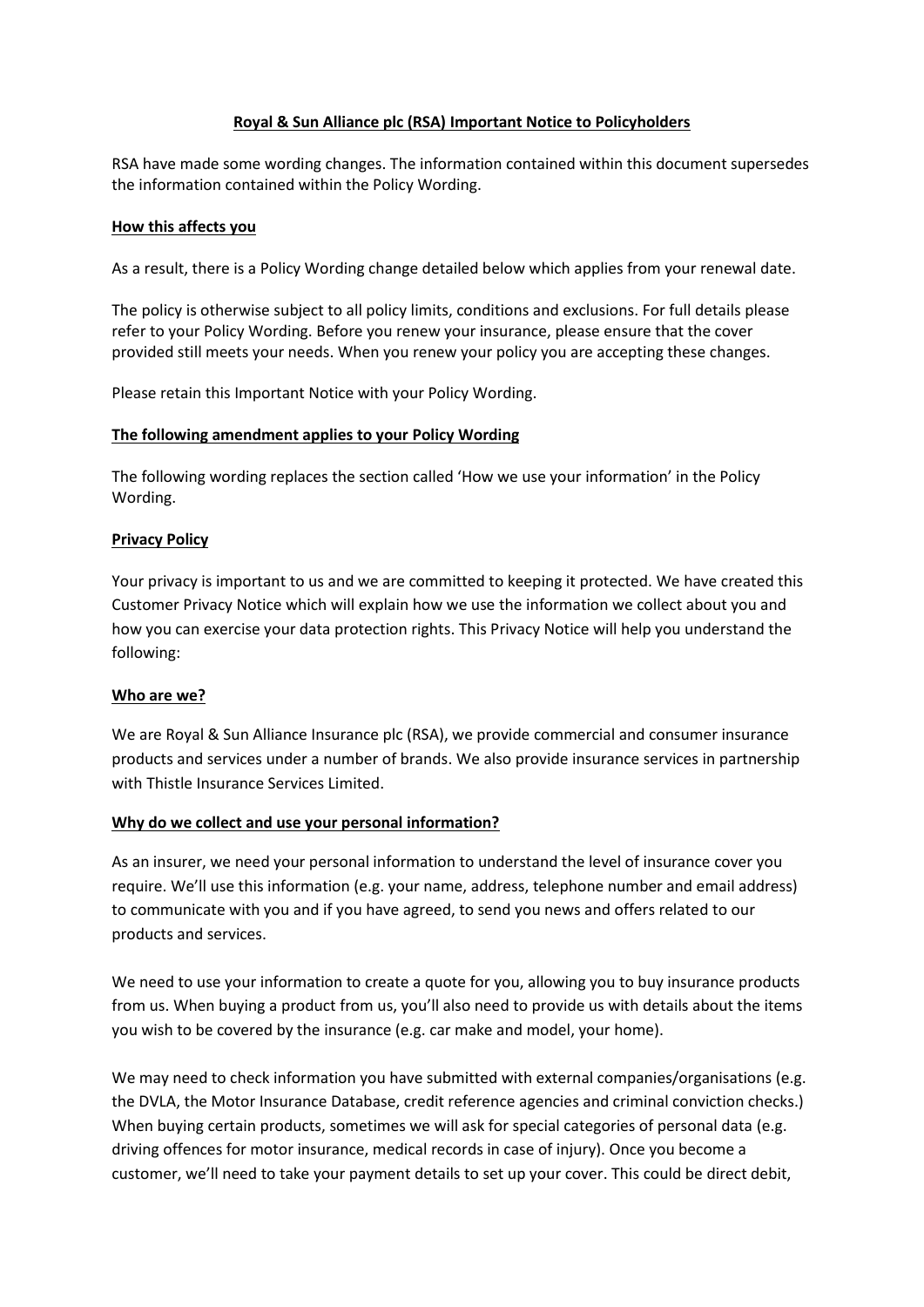credit or debit card information. To service your policy, we might contact you via our website, emails, telephone calls or post. When using these services, we might record additional information, such as passwords, online identifiers and call recordings. For some of our products, we may collect information through smart sensors to assess your insurance needs (e.g. a black box installed in your vehicle when you buy a telematics driving product, which collects and uses geo-location and driving behaviour data).

If you need to claim against your insurance policy, we will need to collect information about the incident and this may be shared with other selected companies to help process the claim. If other people are involved in the incident, we may also need to collect additional information about them which can include special categories of personal data (e.g. injury and health data).

In submitting an application to us, you may provide us with equivalent or substantially similar information relating to other proposed beneficiaries under the policy. You agree that you will bring this Privacy Notice to the attention of each beneficiary at the earliest possible opportunity.

Data protection laws require us to meet certain conditions before we are allowed to use your personal information in the manner described in this Privacy Notice. To use your personal information, we will rely on one or more of the following grounds:

- **Performance of contract**: We need to use your personal information in order to provide you with the policy (which is a contract of insurance between you and us), and perform our obligations under it (such as making payments to you in respect of a claim made under the policy).
- **Consent**: In certain circumstances, we may need your consent unless authorised by law to use personal information about you which is classed as "special categories of personal data". For marketing, you will always be given a choice over the use of your data.
- **Necessity to establish, exercise or defend legal claim**: If you, or we, bring a legal claim (e.g. a court action) against the other, we may use your information in either establishing our position, or defending ourselves in relation to that legal claim.
- **Compliance with a legal obligation**: Where laws or regulations may require us to use your personal information in certain ways.
- **Legitimate Interests**: We will also process your personal information where this processing is in our "legitimate interests". When relying on this condition, we are required to carry out a balancing test of our interests in using your personal information (for example, carrying out market research), against the interests you have as a citizen and the rights you have under data protection laws. The outcome of this balancing test will determine whether we can use your personal information in the ways described in this Privacy Notice. We will always act reasonably and give full and proper consideration to your interests in carrying out this balancing test.

# **Where else do we collect information about you?**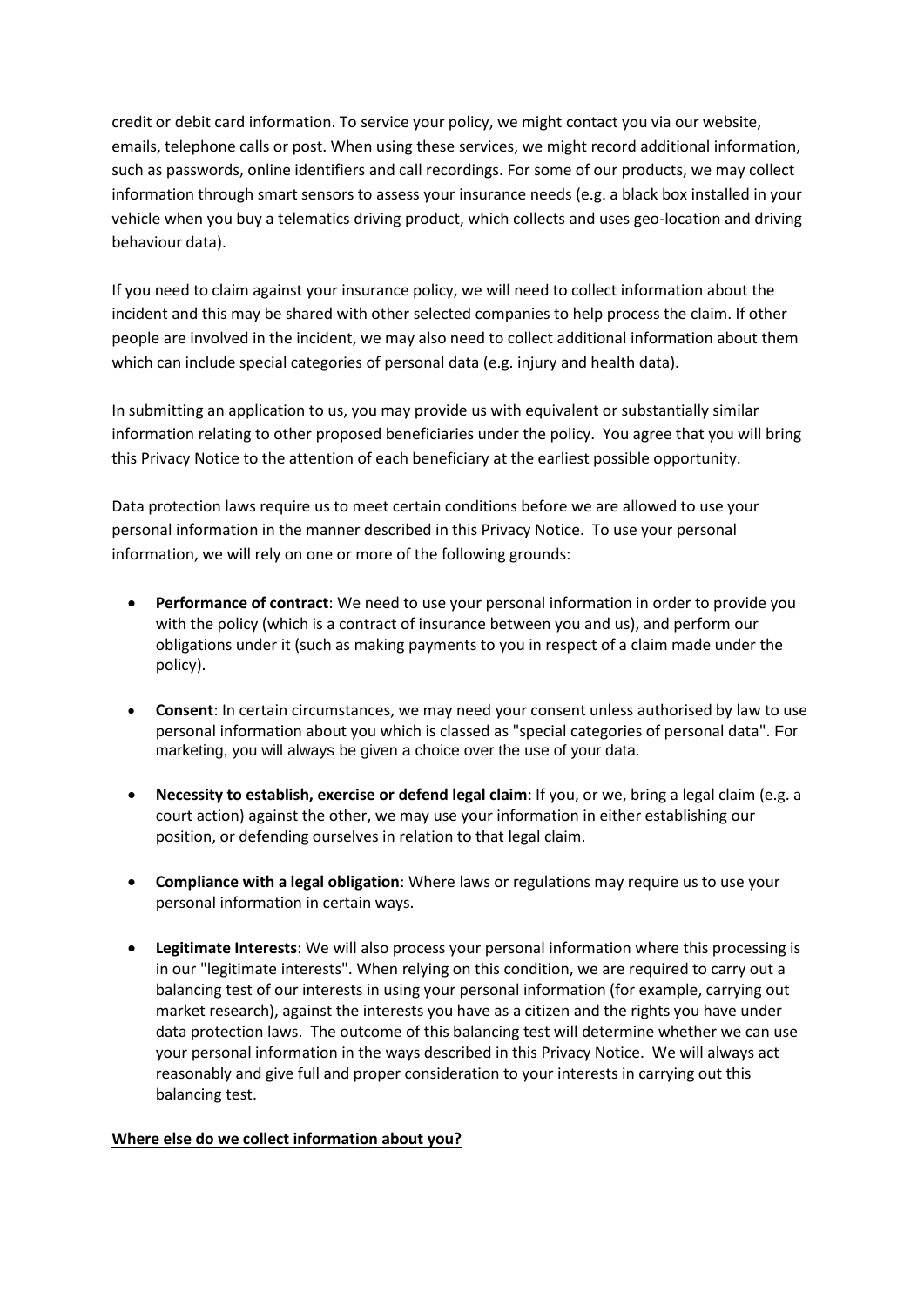Where possible, we'll collect your personal information directly from you. However, on occasion we may receive details about you from other people or companies. For example, this might happen if:

- It was given to us by someone who applied for an insurance product on your behalf (e.g. an insurance broker, a family member) where you have given them the permission to do so; or
- It was supplied to us when you purchased an insurance product or service that is provided by us in partnership with other companies; or
- It was lawfully collected from other sources (e.g. Motor Insurance Database, Claims and Underwriting Exchange or fraud prevention databases) to validate the information you have provided to us.

We request those third parties to comply with data protection laws and to be transparent about any such disclosures. If you would like some further information, please contact us.

### **Will we share your personal information with anyone else?**

We do not disclose your information outside of RSA except:

- Where we need to check the information you gave to us before we can offer you an insurance product (e.g. reference agencies);
- Where we are required or permitted to do so by law or relevant regulatory authority (e.g. financial crime screening, fraud detection/prevention);
- Where we provide insurance services in partnership with other companies (e.g. building societies, large retailers);
- In the event that we are bought or we sell any business or assets, in which case we will disclose your personal information to the prospective buyer of such business or assets;
- As required to enforce or apply this Privacy Notice, or the contract of insurance itself;
- Within our group for administrative purposes;
- As required in order to give effect to contractual arrangements we have in place with any insurance broker and/or intermediary through which you have arranged this policy;
- With healthcare providers in the context of any relevant claim being made against your policy;
- If we appoint a third party to process and settle claims under the policy on our behalf, in which case we will make your personal information available to them for the purposes of processing and settling such claims;
- With our third party service providers (including hosting/storage providers, research agencies, technology suppliers etc.);
- With our reinsurers (and brokers of reinsurers) in connection with the normal operation of our business.

Sometimes your personal information may be sent to other parties outside of the European Economic Area (EEA) in connection with the purposes set out above. We will take all reasonable steps to ensure that your personal information is treated securely and in accordance with this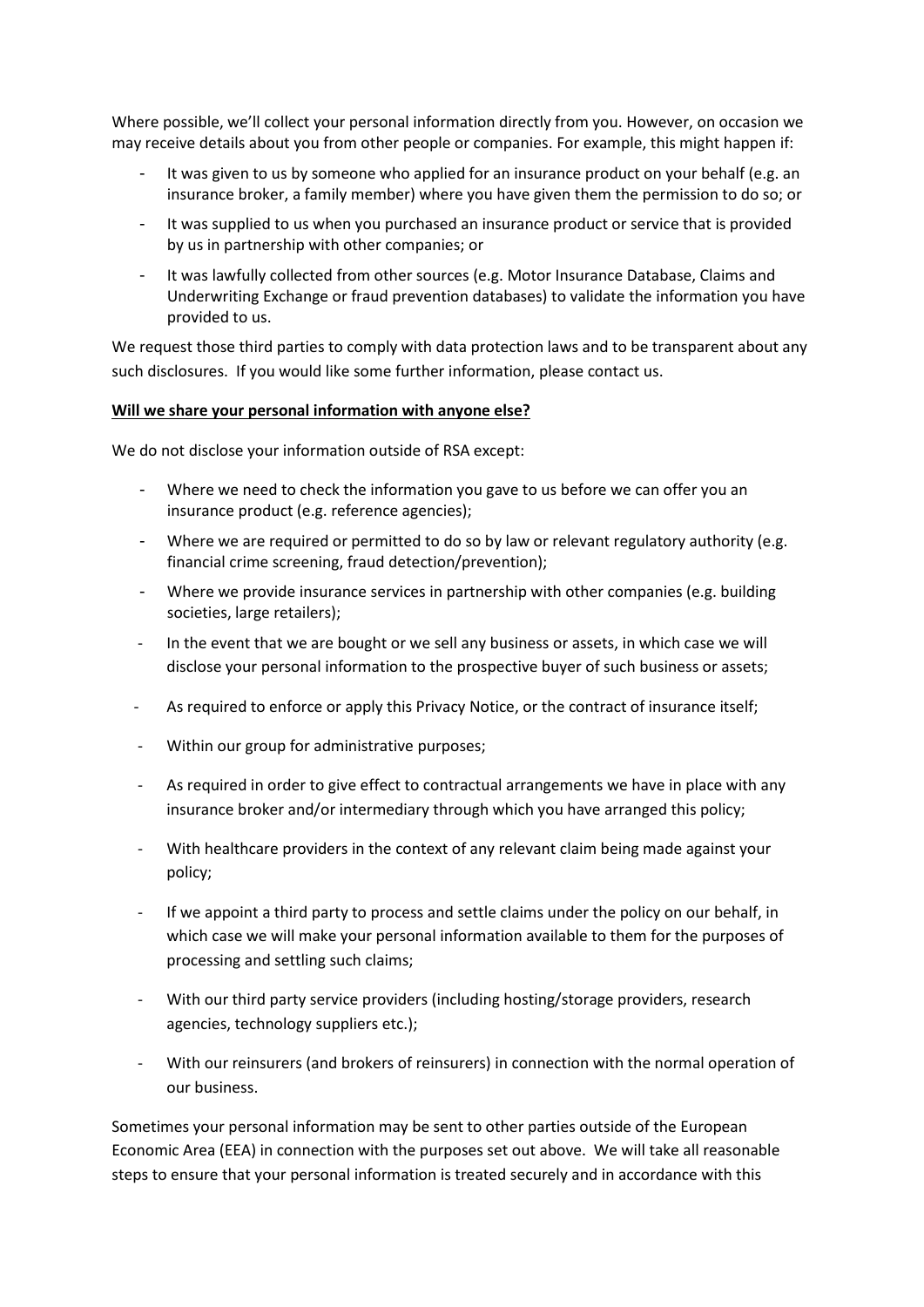Privacy Notice, and in doing so may rely on certain "transfer mechanisms" such as the EU-US Privacy Shield, and the standard contractual clauses approved by the European Commission. If you would like further information please contact us.

## **Which decisions made about you will be automated?**

Before we can offer you an insurance product or service, we may need to conduct the following activities, which involve automated (computer based) decision-making:

- **Pricing and Underwriting** this process calculates the insurance risks based on the information that you have supplied. This will be used to calculate the premium you will have to pay.
- **Credit Referencing** using the information given, calculations are performed to evaluate your credit rating. This rating will help us to evaluate your ability to pay for the quoted products and services.
- **Smart Sensor Data Analytics**  an insurance product that collects your information using smart sensors (e.g. in car black box) to calculate your insurance risk (e.g. driving score). This may then be used to determine your policy rewards (e.g. cash back for safe driving) and to calculate your policy renewal premium.
- **Automated Claims –** some small claims may qualify for automated processing, which will check the information you provide, resulting in a settlement or rejection of your claim.

The results of these automated decision-making processes may limit the products and services we can offer you. If you do not agree with the result, you have the right to request that we perform a manual reassessment using the same information that you originally provided. If you wish to do so please contact us.

### **For how long will we keep your information?**

Your personal information will be retained under one or more of the following criteria:

- Where the personal information is used to provide you with the correct insurance cover, which will be kept as long as it is required to fulfil the conditions of the insurance contract.
- Where the use of your personal information for a specific purpose is based on your consent, it will be kept for as long as we continue to have your consent (e.g. we would stop contacting you for marketing purposes once you have asked us to).
- Where, for a limited period of time, we are using some of your information to improve the products or services we provide.
- For as long as your information is required to allow us to conduct fraud and/or criminal checks and investigations.

# **Will you be contacted for marketing purposes?**

If you have agreed, we might contact you by post, email, phone and text message to let you know about offers and services we think you'll like. The messages may be personalised using information you have previously provided us.

You can ask us to stop contacting you for marketing purposes at any point.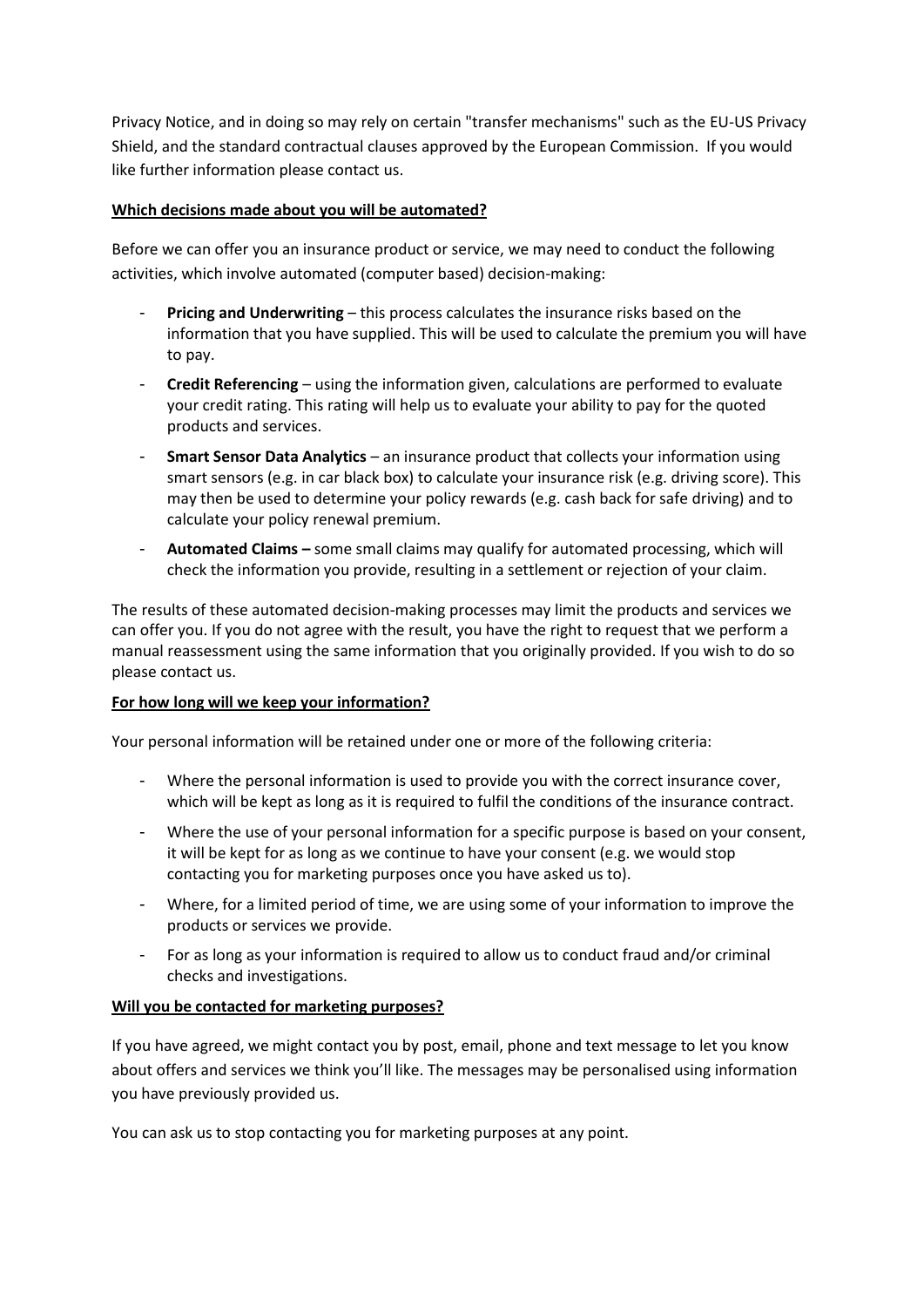We will only contact you for marketing purposes if we collected your information directly, except when authorised and instructed by the third-party acting on your behalf.

We may use the information which we collect about you to show you relevant advertising on thirdparty websites (e.g. Facebook, and Google). This could involve showing you an advertising message where through the use of cookies, we know you have browsed our products and services. If you don't want to be shown targeted advertising messages from us, you can change the advertising setting on some third-party sites and some browsers to block our adverts.

### **Your information is incorrect what should you do?**

If you hold a product or service with us and think that the information we hold about you is incorrect or incomplete, please contact us and we will be happy to update it for you.

### **What are your rights over the information that is held by RSA?**

We understand that your personal information is important to you, therefore you may request the following from us to:

- 1 Provide you with details about the personal information we hold about you, as well as a copy of the information itself in a commonly used format. [Request Ref: DSR 1]
- 2 Request your personal information be deleted where you believe it is no longer required. Please note however, we may not be able to comply with this request in full where, for example, you are still insured with us and the information is required to fulfil the conditions of the insurance contract. [Request Ref: DSR 2]
- 3 Request the electronic version of the personal information you have supplied to us, so it can be provided to another company. We would provide the information in a commonly used electronic format. [Request Ref: DSR 3]
- 4 Request to restrict the use of your information by us, under the following circumstances [Request Ref: DSR 4]:
	- a. If you believe that the information we hold about you is inaccurate, or;
	- b. If you believe that our processing activities are unlawful and you do not want your information to be deleted.
	- c. Where we no longer need to use your information for the purposes set out in this Privacy Notice, but it is required for the establishment, exercise or defence of a legal claim.
	- d. Where you have made an objection to us (in accordance with section 5 below), pending the outcome of any assessment we make regarding your objection.
- 5 Object to the processing of your data under the following circumstances [Request Ref: DSR 5]:
	- a. Where we believe it is in the public interest to use your information in a particular way, but you disagree.
	- b. Where we have told you we are using your data for our legitimate business interests and you believe we shouldn't be (e.g. you were in the background of a promotional video but you did not agree to be in it.)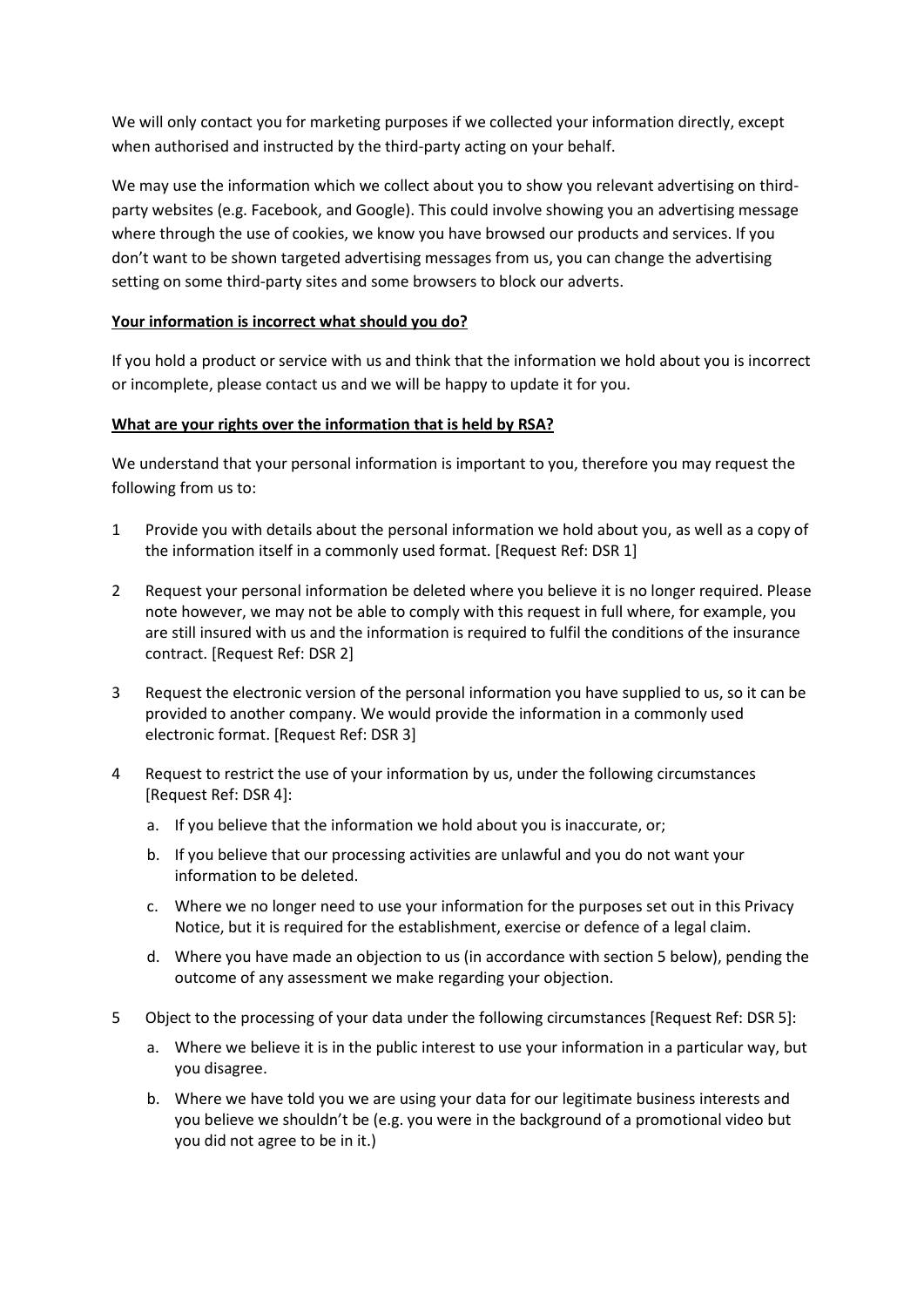In each case under section 5 above, we will stop using your information unless we can reasonably demonstrate legitimate grounds for continuing to use it in the manner you are objecting to.

If you would like to request any of the above, please contact us and submit a written request, including the request reference (e.g. DSR 1), as this will speed up your request. To ensure that we do not disclose your personal information to someone who is not entitled to it, when you are making the request we may ask you to provide us with:

- Your name;
- Address(es);
- Date of birth;
- Any policy IDs or reference numbers that you have along with a copy of your photo identification.

All requests are free of charge, although for requests for the provision of personal information we hold about you (DSR1) we reserve the right to charge a reasonable administrative fee where, we believe an excessive number of requests are being made. Wherever possible, we will respond within one month from receipt of the request, but if we don't, we will notify you of anticipated timelines ahead of the one month deadline.

Please note that simply submitting a request doesn't necessarily mean we will be able to fulfil it in full on every occasion – we are sometimes bound by law which can prevent us fulfilling some requests in their entirety, but when this is the case we will explain this to you in our response.

### **Our Privacy Notice**

If you have any queries regarding our Privacy Notice please contact us and we will be happy to discuss any query with you. Our Privacy Notice will be updated from time to time so please check it each time you submit personal information to us or renew your insurance policy.

### **How you can contact us about this Privacy Notice?**

If you have any questions or comments about this Privacy Notice please contact:

The Data Protection Officer, RSA, Bowling Mill, Dean Clough Industrial Park, Halifax, HX3 5WA

You may also email us at crt.halifax@uk.rsagroup.com.

#### **How you can lodge a complaint?**

If you wish to raise a complaint on how we have handled your personal information, please send an email to [crt.halifax@uk.rsagroup.com](mailto:crt.halifax@uk.rsagroup.com) or write to us using the address provided. Our Data Protection Officer will investigate your complaint and will give you additional information about how it will be handled. We aim to respond in a reasonable time, normally 30 days.

If you are not satisfied with our response or believe we are not processing your personal information in compliance with UK Data Protection laws, you may lodge a complaint to the Information Commissioner's Office, whose contact details are;